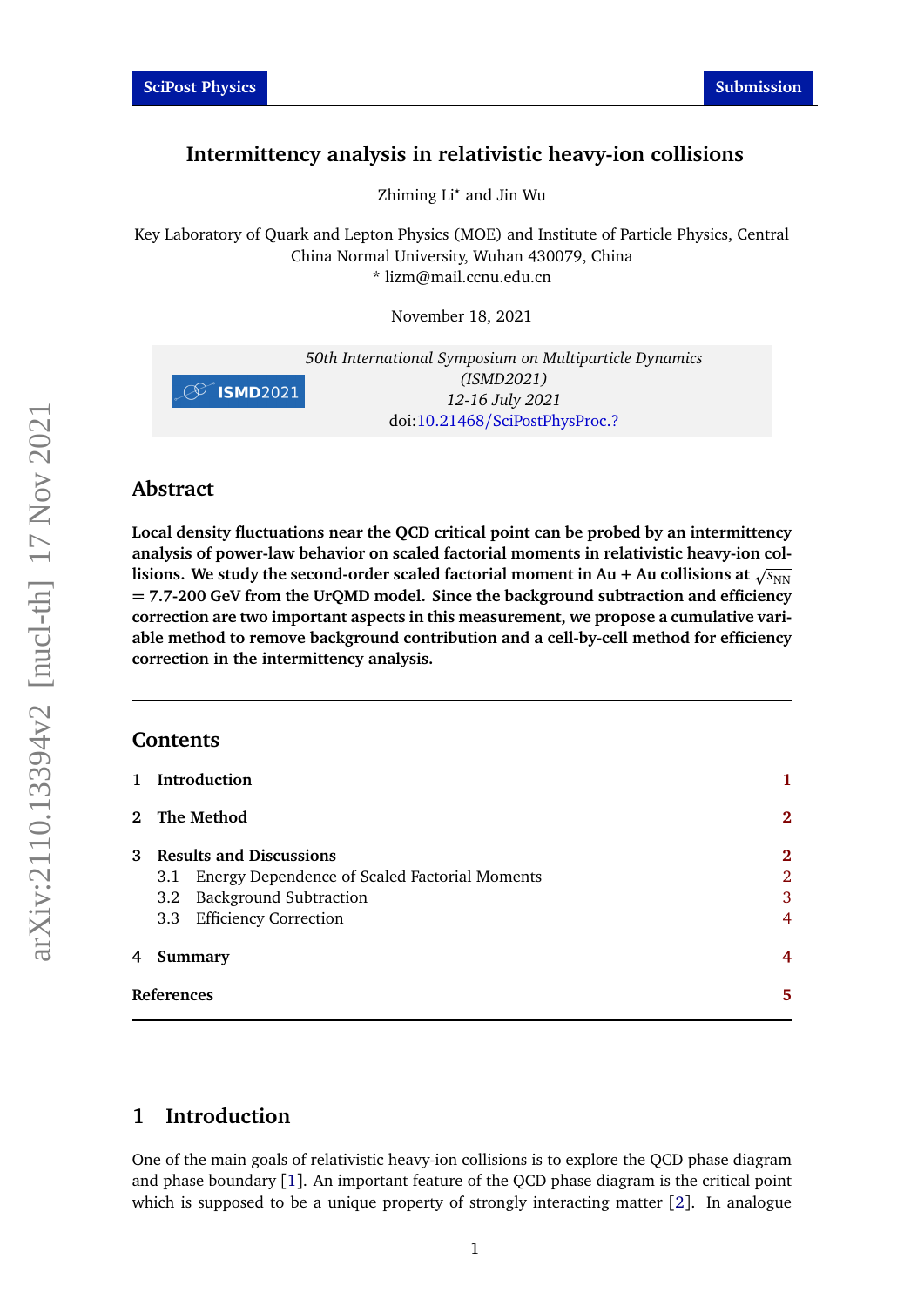to the critical opalescence observed in conventional matter near critical point, the related fractal geometry of QCD matter gives rise to local density fluctuations that obey intermittency behavior [[3](#page-4-2)]. In the NA[4](#page-4-3)9 experiment [4], a power-law behavior has been observed in Si + Si collisions at 158A GeV [[4](#page-4-3)]. In a preliminary analysis of the STAR experiment, the scaling exponent extracted from intermittency index shows a minimum in central  $Au + Au$  collisions around  $\sqrt{s_{NN}}$  = 20-30 GeV [[5](#page-4-4)]. Meanwhile, models which involve self-similar property [[6](#page-4-5)] and hadronic potentials  $[7]$  $[7]$  $[7]$  show that the intermittency behavior could be observed in Au + Au collisions at RHIC energies.

In the measurement of intermittency, it is crucial to estimate and remove background effects which significantly influence the particle multiplicity spectra in finite space of high-energy collisions. In the mean time, the measured scaled factorial moments of multiplicity distributions in momentum space are different from the original ones due to experimental detection efficiency [[8](#page-4-7)]. In this work, we will study how to remove the trivial background effects by a cumulative variable method, and how to recover the scaled factorial moments from the experimentally measured ones by applying a proper efficiency correction method.

### <span id="page-1-0"></span>**2 The Method**

In heavy-ion collisions, the power-law fluctuations near the QCD CP can be detectable in momentum space through the measurement of the scaled factorial moment (SFM) defined as:

$$
F_q(M) = \frac{\left\langle \frac{1}{M^D} \sum_{i=1}^{M^D} n_i (n_i - 1) \cdots (n_i - q + 1) \right\rangle}{\left\langle \frac{1}{M^D} \sum_{i=1}^{M^D} n_i \right\rangle^q},\tag{1}
$$

where  $M$  is the number of equally sized cells in one of D-dimensional space,  $n_i$  is the measured multiplicity in the *i*-th cell, and *q* is the order of moment.

<span id="page-1-3"></span>A power-law (scaling) behavior of  $F_q(M)$  on the number of cells  $M^D$  when  $M$  is large enough, is referred to as intermittency behavior:

$$
F_q(M) \sim (M^D)^{\phi_q}, M \to \infty.
$$
 (2)

Here the exponent  $\phi_q$  is the intermittency index.

In this work, we investigate the second-order SFM,  $F_2(M)$ , of proton density in transverse m this work, we investigate the second-order *SFM*,  $P_2(M)$ , or proton density in transverse<br>momentum space  $(p_x - p_y)$  in Au + Au collisions at  $\sqrt{s_{NN}} = 7.7$ -200 GeV from the UrQMD model.

### <span id="page-1-1"></span>**3 Results and Discussions**

#### <span id="page-1-2"></span>**3.1 Energy Dependence of Scaled Factorial Moments**

In figure 1, we show the  $F_2(M)$  as a function of  $M^2$  in Au + Au collision at  $\sqrt{s_\mathrm{NN}} = 7.7,$ 19.6, 39 and 200 GeV from the UrQMD model. More details have been presented in Ref [[9](#page-4-8)]. It is observed that  $F_2(M)$  increases slowly at small  $M^2$  region and becomes flat when  $M^2$  is large. The intermittency indices  $\phi_2$  which obtained from the fitting of Eq. [\(2\)](#page-1-3), are small at all energies. Therefore, We find that  $\phi_2$  from the directly calculated SFMs are small but nonzero. However, this result is hard to be understood since  $\phi_2$  is expected to be zero because the UrQMD model used here does not include any critical density fluctuations. Therefore, there must exist unexpected background which contributes to the value of  $\phi_2.$  In the next section, we will study how to remove the background effects by a proposed method.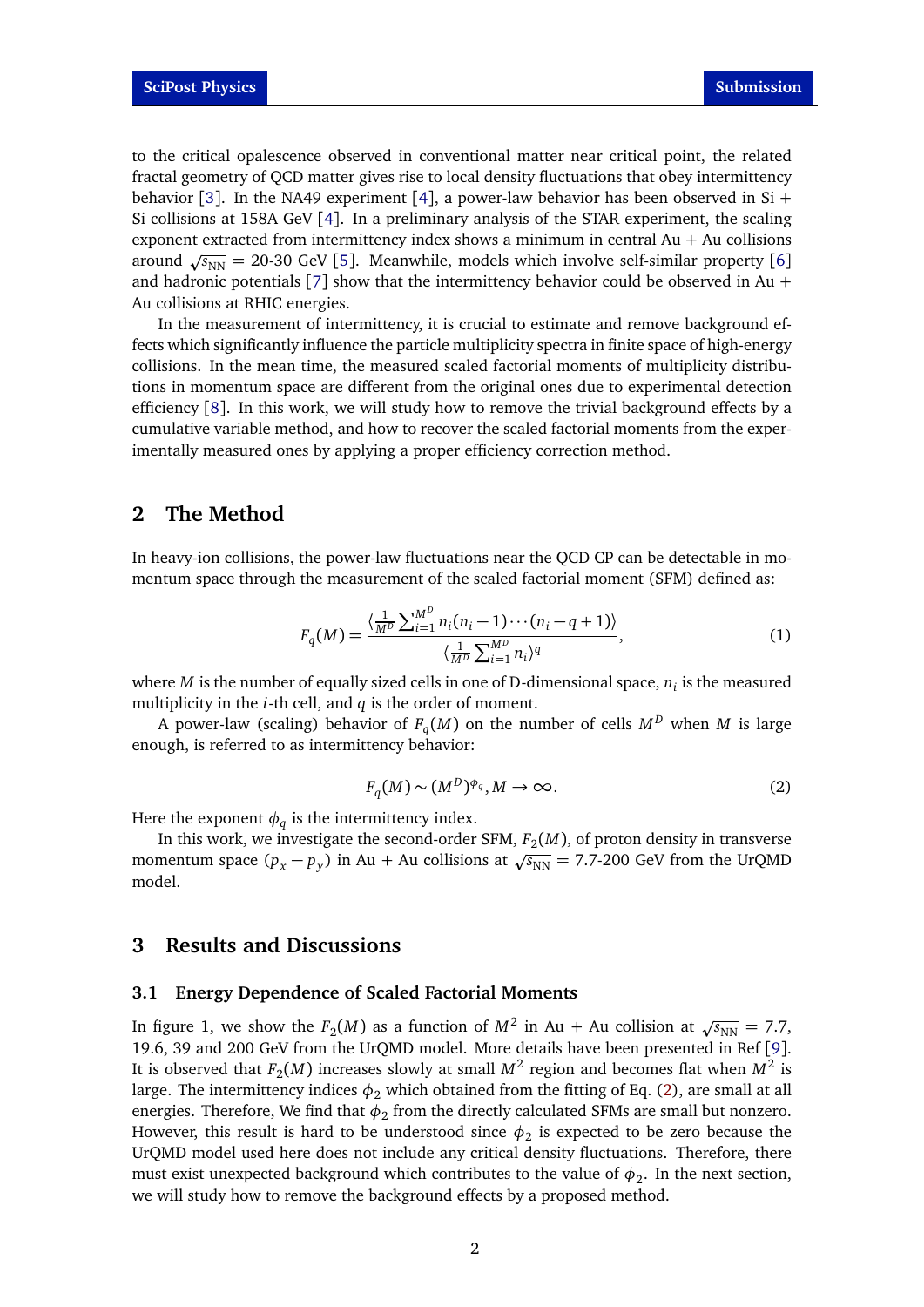

Figure 1:  $F_2(M)$  as a function of  $M^2$  in Au + Au collision from the UrQMD model. The red symbols represent the SFMs calculated by the cumulative variable method.

### <span id="page-2-0"></span>**3.2 Background Subtraction**

The cumulative variable *X*(*x*) is calculated from the single-particle density distribution  $\rho(x)$ and is defined as  $[10]$  $[10]$  $[10]$ :

$$
X(x) = \frac{\int_{x_{min}}^{x} \rho(x) dx}{\int_{x_{min}}^{x_{max}} \rho(x) dx}.
$$
 (3)

Where *x* represents the original variable and  $\rho(x)$  is the density function of *x*. *X*(*x*) is the new variable after a cumulative transformation.



Figure 2: (a)  $F_2(M)$  and  $CF_2(M)$  as a function of  $M^2$  in pure CMC events. (b) The result in CMC events contaminated with Gaussian background fluctuations.

After using the cumulative variable, the  $F_2(M)$  will transfer to  $CF_2(M)$ . To check validity of the cumulative variable method in the intermittency analysis, we use a critical Monte Carlo (CMC) model [[3,](#page-4-2)[6](#page-4-5)] to simulate critical events. In figure 2(a), it is clearly observed that both the  $F_2(M)$  and  $CF_2(M)$  obey a good power-law behavior with  $M^2$ . Then, we let CMC event samples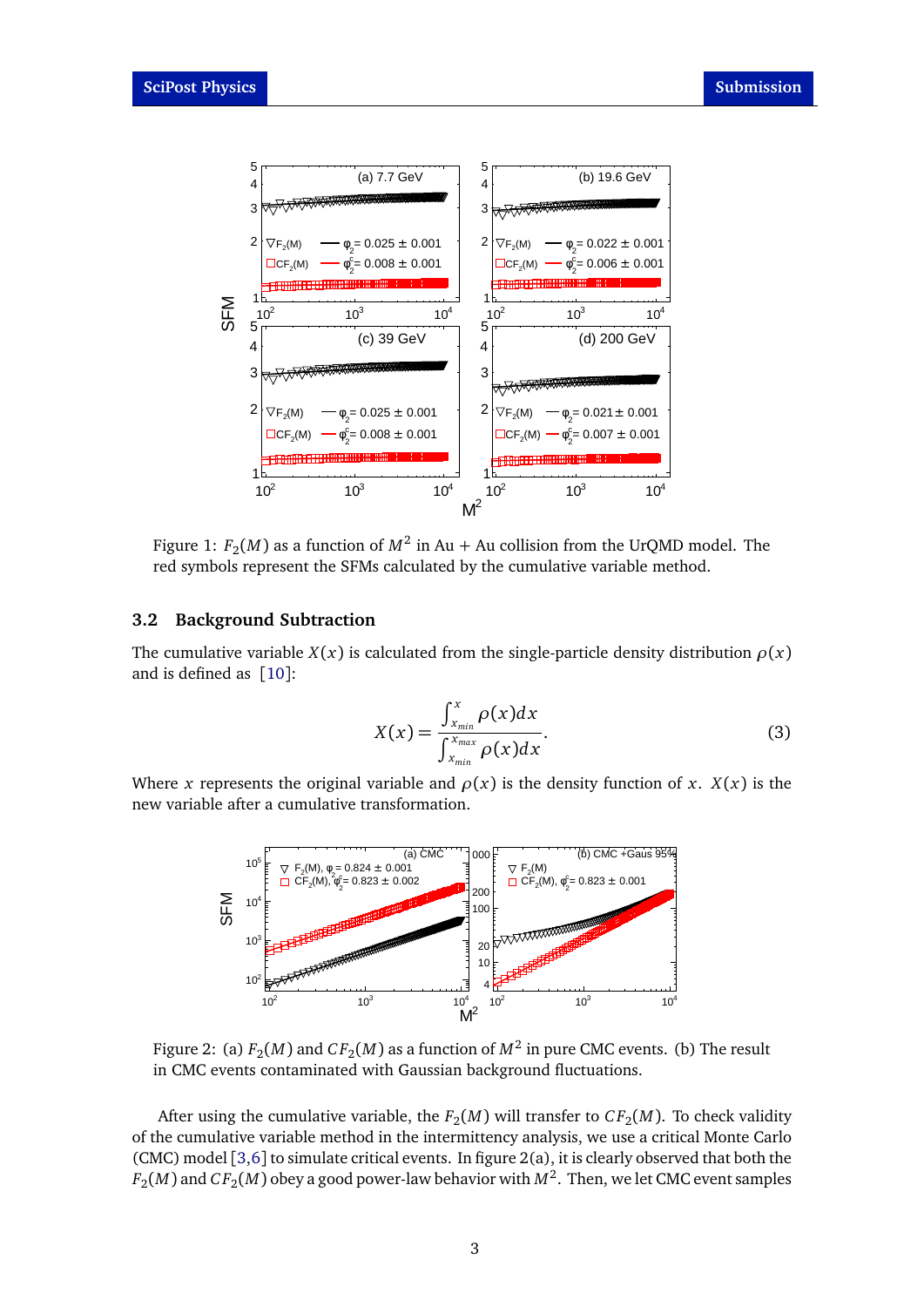contaminated with background events from Gaussian statistical distributions. In figure 2(b), it is found that  $CF_2(M)$  still obeys a power-law behavior with  $M^2$  but  $F_2(M)$  fails.

In figure 1, we also show the SFMs calculated by the cumulative method (red symbols) and the  $\phi_2^c$  extracted from the fit of  $CF_2(M)$ . It is observed that  $\phi_2^c$  is much smaller than  $\phi_2$ . These results verify that the background of noncritical effect can be efficiently removed by the proposed cumulative variable method.

#### <span id="page-3-0"></span>**3.3 Efficiency Correction**

To recover the SFM from efficiency effects, we assume the response of the detector follows a binomial probability distribution function. Then the directly measured SFM can be corrected by [[9](#page-4-8)]

<span id="page-3-2"></span>
$$
F_q^{corrected}(M) = \frac{\langle \frac{1}{M^2} \sum_{i=1}^{M^2} \frac{n_i(n_i-1)\cdots(n_i-q+1)}{\tilde{\epsilon}_i^q} \rangle}{\langle \frac{1}{M^2} \sum_{i=1}^{M^2} \frac{n_i}{\tilde{\epsilon}_i} \rangle^q}.
$$
(4)

where  $\bar{\epsilon}_i$  is the event average of the mean efficiency for the particles located in the *i*th cell.



Figure 3: (a) TPC efficiency as a function of  $p_{T}$  for protons in Au + Au collisions at the STAR experiment [[8](#page-4-7)]. (b) The original , measured and efficiency corrected  $F_2(M)$  as a s IAR experiment [6]. (b) The original, ineasured and efficient function of  $M^2$  at  $\sqrt{s_{NN}}$  = 19.6 GeV from the UrQMD model.

Figure 3 (a) shows the tracking efficiency as a function of  $p_{T}$  for protons in TPC detector at STAR [[8](#page-4-7)]. After randomly discarding particles according to this  $p_T$ -dependent efficiency, we could get the measured event sample. In Figure 3 (b), the measured  $F_2(M)$  are obviously smaller than the original ones. But the efficiency corrected  $F_2(M)$ , which calculated based on Eq. [\(4\)](#page-3-2), are almost overlap with the true original ones. Therefore, the cell-by-cell method works well for the efficiency correction of SFM.

#### <span id="page-3-1"></span>**4 Summary**

In this work, we study the intermittency in Au + Au collisions at  $\sqrt{s_{NN}} = 7.7 - 200$  GeV by using the UrQMD model. The second-order intermittency indices obtained from the directly measured SFMs, are found to be small but nonzero at all energies. The cumulative variable method is proposed to effectively reduce the distortion of a Gaussian background and the noncritical background effects in the UrQMD model. As for the efficiency correction on SFM, we propose a cell-by-cell method and it is found to be valid by introducing the STAR detector tracking efficiency to the UrQMD event sample. Our results provide a noncritical baseline and